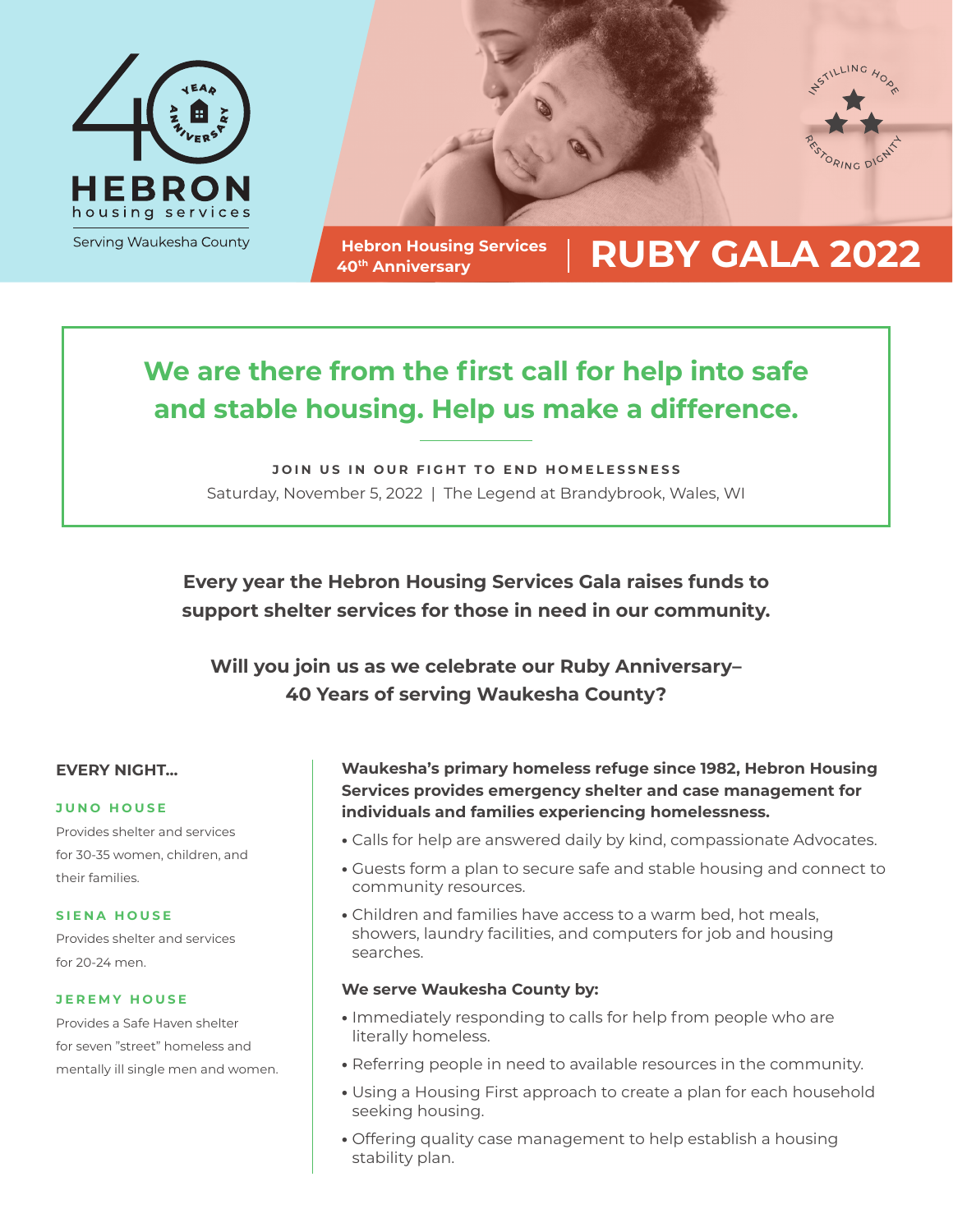# 2022 Gala **SPONSORSHIP OPPORTUNITIES** 11/5/2022

### **RUBY SPONSOR \$20,000**

#### **Our top-tier gala presenting sponsor**

- 10 tickets (one full table)
- Large logo on the website, event registration page, printed invitations (if confirmed by 8/2/22)
- Large logo and one-page ad in the program book
- Large logo on screen at the gala
- Call-out post on Facebook and Instagram
- Special recognition and speaking opportunity during the gala to welcome or thank guests

| <b>CRIMSON SPONSOR</b>                                                                                                                                                            |                                                                                                                                                                                                                                                                                                                                                                                                                                                                                                                                                      | \$10,000                                                                                                                                                                               | <b>ROSE SPONSOR</b> |                                                                                                                                                                                                                        | \$6,000 |  |
|-----------------------------------------------------------------------------------------------------------------------------------------------------------------------------------|------------------------------------------------------------------------------------------------------------------------------------------------------------------------------------------------------------------------------------------------------------------------------------------------------------------------------------------------------------------------------------------------------------------------------------------------------------------------------------------------------------------------------------------------------|----------------------------------------------------------------------------------------------------------------------------------------------------------------------------------------|---------------------|------------------------------------------------------------------------------------------------------------------------------------------------------------------------------------------------------------------------|---------|--|
| program book                                                                                                                                                                      | · 10 tickets (one full table)<br>• 8 tickets<br>• Medium logo on the website, event registration<br>• Name on the website and event registration page<br>page, printed invitations (if confirmed by 8/2/22)<br>• Medium logo in the program book<br>• Medium logo and half-page ad in the<br>· Small logo on screen at the gala<br>• Call-out post on Facebook and Instagram<br>· Medium logo on screen at the gala<br>• Special recognition during the gala<br>• Call-out post on Facebook and Instagram.<br>• Special recognition during the gala. |                                                                                                                                                                                        |                     |                                                                                                                                                                                                                        |         |  |
| <b>SCARLET</b><br><b>SPONSOR</b>                                                                                                                                                  | \$4,000                                                                                                                                                                                                                                                                                                                                                                                                                                                                                                                                              | <b>COCKTAIL HOUR</b><br><b>SPONSOR</b>                                                                                                                                                 | \$4,000             | <b>ENTERTAINMENT</b><br><b>SPONSOR</b>                                                                                                                                                                                 | \$4,000 |  |
| • 6 tickets<br>. Name on the website and<br>event registration page<br>• Name in the program book<br>• Name on screen at the gala<br>• Call-out post on Facebook<br>and Instagram |                                                                                                                                                                                                                                                                                                                                                                                                                                                                                                                                                      | • 4 tickets<br>• Sponsor logo on napkins<br>• Signage at the bar<br>• Name on the website and event<br>registration page<br>• Name in the program book<br>. Name on screen at the gala |                     | • 4 tickets<br>• Sponsor logo on napkins<br>· Signage at the bar<br>• Name on the website and event<br>registration page<br>• Name in the program book<br>• Name on screen at the gala<br>• Special recognition during |         |  |

- Special recognition during
- Special recognition during the gala

**•** Special recognition during the gala

#### **BURGUNDY SPONSOR \$2,000**

### **DESSERT SPONSOR**

**\$2,000**

#### **COAT CHECK SPONSOR \$2,000**

**•** 4 tickets

the gala

- Name on the website and event registration page
- Name in the program book
- Name on screen at the gala
- Special recognition during the gala
- 2 tickets
- Logo on decorating toothpicks in each dessert and tabletop signage
- Name on the website and event registration page
- Name in the program book
- Name on screen at the gala
- Special recognition during the gala
- 2 tickets
- Logo on signage at coat check on all claim tickets
- Name on the website and event registration page
- Name in the program book.
- Name on screen at the gala.
- Special recognition during the gala.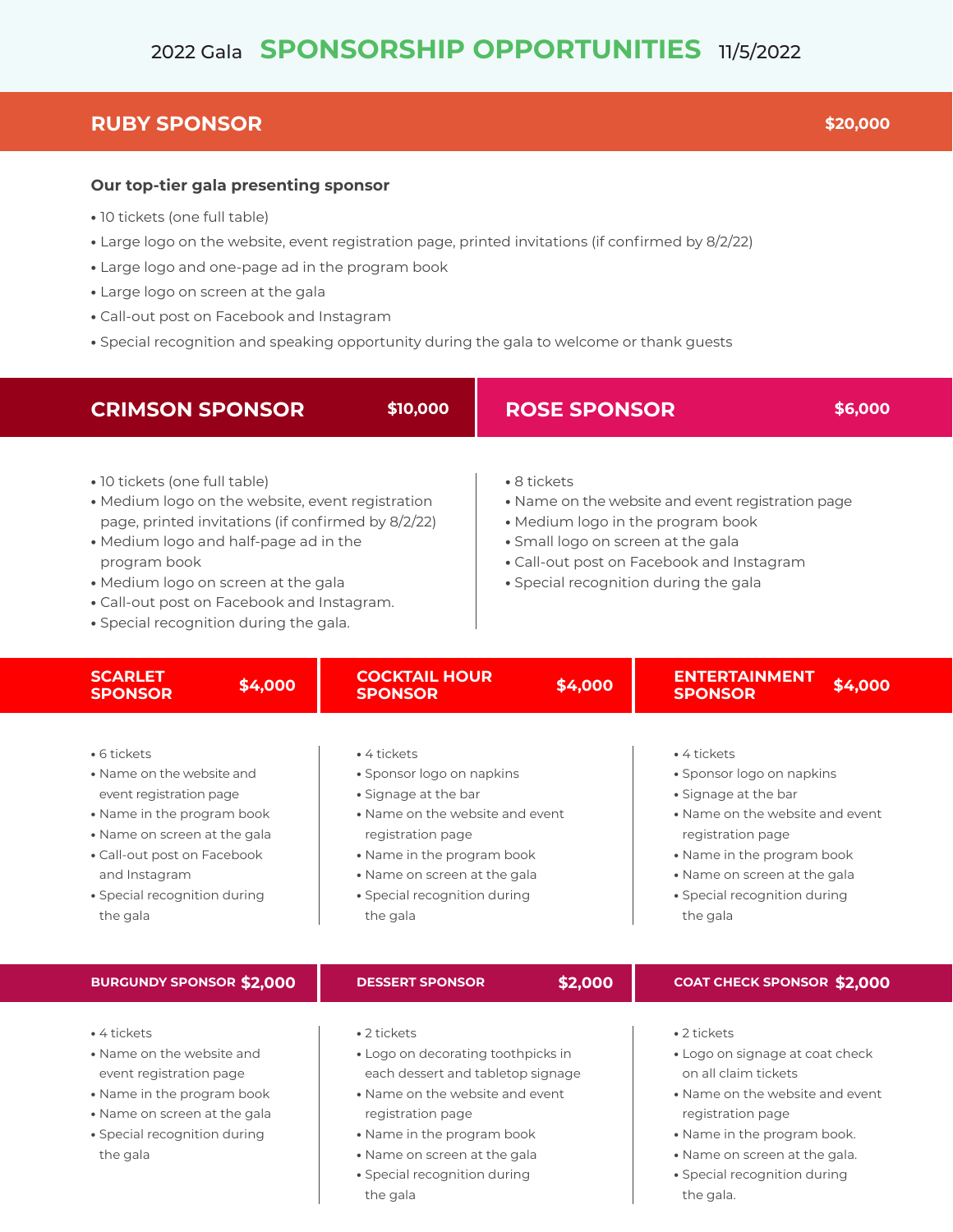**Restoring hope and dignity to those in need in our community, Hebron Housing Services is fully dedicated to providing emergency short-term shelter and long-term housing solutions to individuals and families in Waukesha County.**

#### **OUR FIGHT TO END HOMELESSNESS:**

- Identify immediate housing arrangements.
- Provide access to needed programs, benefits, and services.
- Create housing plans with our guests and connect them with affordable housing options.
- Case management services for families and individuals who are currently in shelters.



#### **Thank you!**

**Your support makes a difference in the fight against homelessness!**  Hebron Housing Services is a 501c(3) nonprofit agency (tax ID # 39-1414365); your donation is tax deductible to the extent allowed by law.

For questions about sponsorships or gifts, please contact Jennifer Rowedder.

**EMAIL** Jrowedder@hebronhouse.org

**CALL** 262-522-1418